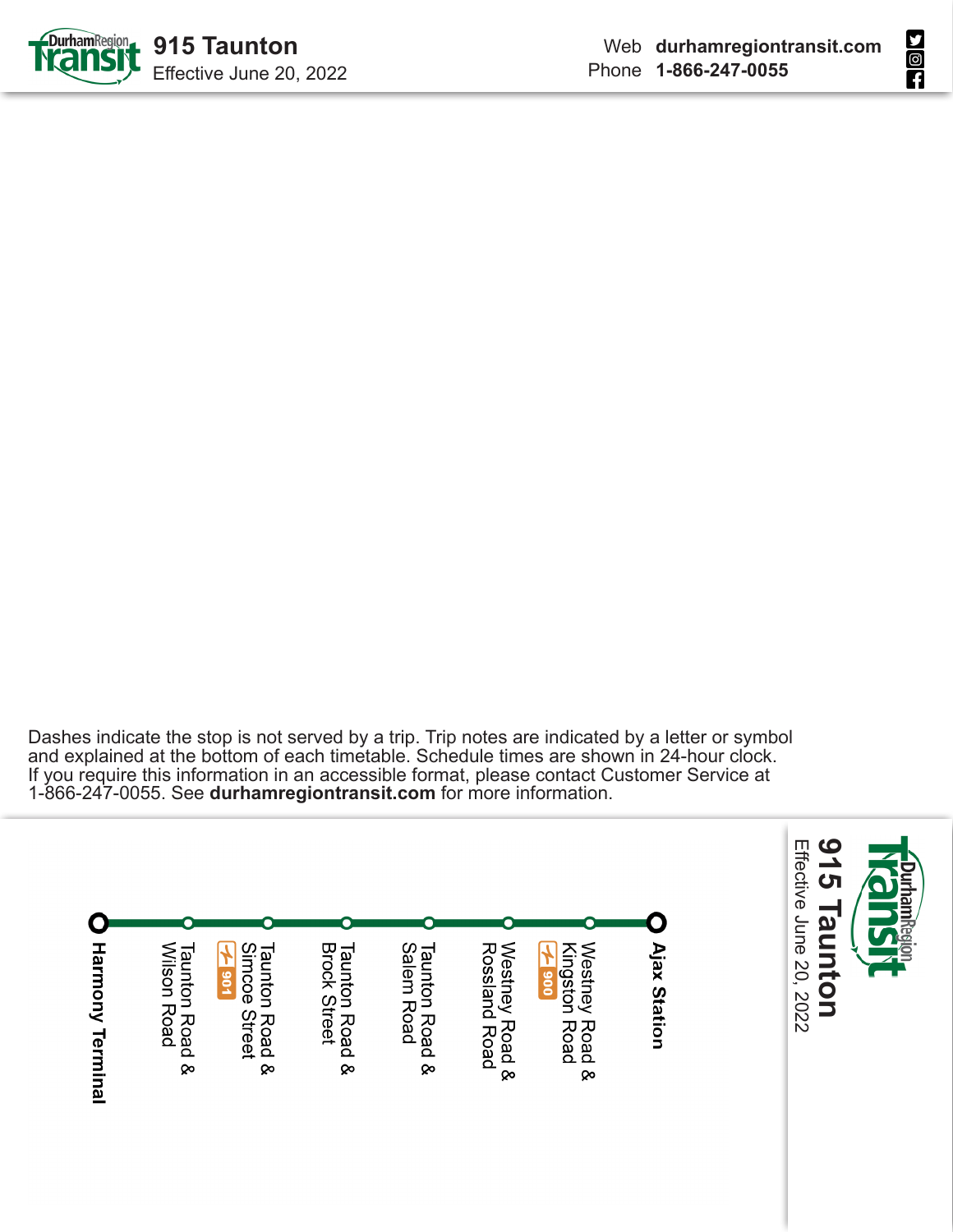

Effective June 20, 2022

| Weekday                    |                                                                |                                                |                                                                   |                                                                                |                                                                |                               |  |
|----------------------------|----------------------------------------------------------------|------------------------------------------------|-------------------------------------------------------------------|--------------------------------------------------------------------------------|----------------------------------------------------------------|-------------------------------|--|
| Stop #2569<br>Ajax Station | Westney Northbound<br>Stop #2283<br>Kingston<br>$^{\circledR}$ | Westney Northbound<br>Stop #2252<br>@ Rossland | <b>Taunton Eastbound</b><br>Stop #2400<br>Salem<br>$\circledcirc$ | <b>Taunton Eastbound</b><br><b>Brock Street</b><br>Stop #376<br>$^{\circledR}$ | Taunton Eastbound<br>#3534<br>Simcoe<br>Stop<br>$^{\circledR}$ | Harmony Terminal<br>Stop #812 |  |
| 05:15                      | 05:19                                                          | 05:23                                          | 05:28                                                             | 05:36                                                                          | 05:46                                                          | 05:52                         |  |
| 05:45                      | 05:49                                                          | 05:53                                          | 05:58                                                             | 06:06                                                                          | 06:16                                                          | 06:22                         |  |
| 06:00                      | 06:04                                                          | 06:08                                          | 06:13                                                             | 06:21                                                                          | 06:31                                                          | 06:37                         |  |
| 06:15                      | 06:19                                                          | 06:23                                          | 06:28                                                             | 06:36                                                                          | 06:46                                                          | 06:52                         |  |
| 06:30                      | 06:34                                                          | 06:38                                          | 06:44                                                             | 06:52                                                                          | 07:03                                                          | 07:10                         |  |
| 06:45                      | 06:49                                                          | 06:53                                          | 06:59                                                             | 07:07                                                                          | 07:18                                                          | 07:25                         |  |
| 07:00                      | 07:04                                                          | 07:08                                          | 07:14                                                             | 07:22                                                                          | 07:33                                                          | 07:40                         |  |
| 07:15                      | 07:19                                                          | 07:23                                          | 07:29                                                             | 07:37                                                                          | 07:48                                                          | 07:55                         |  |
| 07:30                      | 07:34                                                          | 07:38                                          | 07:44                                                             | 07:52                                                                          | 08:03                                                          | 08:10                         |  |
| 07:45                      | 07:49                                                          | 07:53                                          | 07:59                                                             | 08:07                                                                          | 08:18                                                          | 08:25                         |  |
| 08:00                      | 08:04                                                          | 08:08                                          | 08:14                                                             | 08:22                                                                          | 08:33                                                          | 08:40                         |  |
| 08:15                      | 08:19                                                          | 08:23                                          | 08:29                                                             | 08:37                                                                          | 08:48                                                          | 08:55                         |  |
| 08:30                      | 08:34                                                          | 08:38                                          | 08:44                                                             | 08:52                                                                          | 09:03                                                          | 09:10                         |  |
| 08:45                      | 08:49                                                          | 08:53                                          | 08:59                                                             | 09:07                                                                          | 09:18                                                          | 09:25                         |  |
| 09:00                      | 09:04                                                          | 09:08                                          | 09:14                                                             | 09:22                                                                          | 09:33                                                          | 09:40                         |  |
| 09:15                      | 09:19                                                          | 09:23                                          | 09:29                                                             | 09:37                                                                          | 09:48                                                          | 09:55                         |  |
| 09:30                      | 09:34                                                          | 09:38                                          | 09:44                                                             | 09:52                                                                          | 10:03                                                          | 10:10                         |  |
| 09:45                      | 09:49                                                          | 09:53                                          | 09:59                                                             | 10:07                                                                          | 10:18                                                          | 10:25                         |  |
| 10:00                      | 10:04                                                          | 10:08                                          | 10:14                                                             | 10:22                                                                          | 10:33                                                          | 10:40                         |  |
| 10:15                      | 10:19                                                          | 10:23                                          | 10:29                                                             | 10:37                                                                          | 10:48                                                          | 10:55                         |  |
| 10:30                      | 10:34                                                          | 10:38                                          | 10:44                                                             | 10:52                                                                          | 11:03                                                          | 11:10                         |  |
| 10:45                      | 10:49                                                          | 10:53                                          | 10:59                                                             | 11:07                                                                          | 11:18                                                          | 11:25                         |  |
| 11:00                      | 11:04                                                          | 11:08                                          | 11:14                                                             | 11:22                                                                          | 11:33                                                          | 11:40                         |  |
| 11:15                      | 11:19                                                          | 11:23                                          | 11:29                                                             | 11:37                                                                          | 11:48                                                          | 11:55                         |  |
| 11:30                      | 11:34                                                          | 11:38                                          | 11:44                                                             | 11:52                                                                          | 12:03                                                          | 12:10                         |  |
|                            |                                                                |                                                |                                                                   |                                                                                |                                                                |                               |  |

| Weekday                    |                          |                                                             |                                                         |                                                               |                               | East             |
|----------------------------|--------------------------|-------------------------------------------------------------|---------------------------------------------------------|---------------------------------------------------------------|-------------------------------|------------------|
|                            |                          |                                                             |                                                         |                                                               |                               |                  |
|                            | Westney Northbound       | . Westney Northbound<br>i @ Rossland<br>P <b>Stop #2252</b> | . Taunton Eastbound<br>Î @ Salem<br><b>Î Stop #2400</b> | . Taunton Eastbound<br>  @ Brock Street<br><b>  Stop #376</b> | <b>Taunton Eastbound</b>      | Harmony Terminal |
| Stop #2569<br>Ajax Station | @ Kingston<br>Stop #2283 |                                                             |                                                         |                                                               | <b>@</b> Simcoe<br>Stop #3534 | #812<br>Stop:    |
|                            |                          |                                                             |                                                         |                                                               |                               |                  |
| 11:45                      | 11:49                    | 11:53                                                       | 11:59                                                   | 12:07                                                         | 12:18                         | 12:25            |
| 12:00                      | 12:04                    | 12:08                                                       | 12:14                                                   | 12:22                                                         | 12:33                         | 12:40            |
| 12:15                      | 12:19                    | 12:23                                                       | 12:29                                                   | 12:37                                                         | 12:48                         | 12:55            |
| 12:30                      | 12:34                    | 12:38                                                       | 12:44                                                   | 12:52                                                         | 13:03                         | 13:10            |
| 12:45                      | 12:49                    | 12:53                                                       | 12:59                                                   | 13:07                                                         | 13:18                         | 13:25            |
| 13:00                      | 13:04                    | 13:08                                                       | 13:14                                                   | 13:22                                                         | 13:33                         | 13:40            |
| 13:15                      | 13:19                    | 13:23                                                       | 13:29                                                   | 13:37                                                         | 13:48                         | 13:55            |
| 13:30                      | 13:34                    | 13:38                                                       | 13:44                                                   | 13:52                                                         | 14:03                         | 14:10            |
| 13:45                      | 13:49                    | 13:53                                                       | 13:59                                                   | 14:07                                                         | 14:18                         | 14:25            |
| 14:00                      | 14:04                    | 14:08                                                       | 14:14                                                   | 14:22                                                         | 14:33                         | 14:40            |
| 14:15                      | 14:19                    | 14:23                                                       | 14:29                                                   | 14:37                                                         | 14:48                         | 14:55            |
| 14:30                      | 14:35                    | 14:40                                                       | 14:46                                                   | 14:56                                                         | 15:09                         | 15:17            |
| 14:45                      | 14:50                    | 14:55                                                       | 15:01                                                   | 15:11                                                         | 15:24                         | 15:32            |
| 15:00                      | 15:05                    | 15:10                                                       | 15:16                                                   | 15:26                                                         | 15:39                         | 15:47            |
| 15:15                      | 15:20                    | 15:25                                                       | 15:31                                                   | 15:41                                                         | 15:54                         | 16:02            |
| 15:30                      | 15:35                    | 15:40                                                       | 15:46                                                   | 15:56                                                         | 16:09                         | 16:17            |
| 15:45                      | 15:50                    | 15:55                                                       | 16:01                                                   | 16:11                                                         | 16:24                         | 16:32            |
| 16:00                      | 16:05                    | 16:10                                                       | 16:16                                                   | 16:26                                                         | 16:39                         | 16:47            |
| 16:15                      | 16:20                    | 16:25                                                       | 16:31                                                   | 16:41                                                         | 16:54                         | 17:02            |
| 16:30                      | 16:35                    | 16:40                                                       | 16:46                                                   | 16:56                                                         | 17:09                         | 17:17            |
| 16:45                      | 16:50                    | 16:55                                                       | 17:01                                                   | 17:11                                                         | 17:24                         | 17:32            |
| 17:00                      | 17:05                    | 17:10                                                       | 17:16                                                   | 17:26                                                         | 17:39                         | 17:47            |
| 17:15                      | 17:20                    | 17:25                                                       | 17:31                                                   | 17:41                                                         | 17:54                         | 18:02            |
| 17:30                      | 17:35                    | 17:40                                                       | 17:46                                                   | 17:56                                                         | 18:09                         | 18:17            |
| 17:45                      | 17:50                    | 17:55                                                       | 18:00                                                   | 18:09                                                         | 18:20                         | 18:27            |
| 18:00                      | 18:05                    | 18:10                                                       | 18:15                                                   | 18:24                                                         | 18:35                         | 18:42            |
| 18:15                      | 18:20                    | 18:25                                                       | 18:30                                                   | 18:39                                                         | 18:50                         | 18:57            |
| 18:30                      | 18:35                    | 18:40                                                       | 18:45                                                   | 18:54                                                         | 19:05                         | 19:12            |
| 18:45                      | 18:50                    | 18:55                                                       | 19:00                                                   | 19:09                                                         | 19:20                         | 19:27            |
| 19:00                      | 19:05                    | 19:10                                                       | 19:15                                                   | 19:24                                                         | 19:35                         | 19:42            |
| 19:15                      | 19:20                    | 19:25                                                       | 19:30                                                   | 19:39                                                         | 19:50                         | 19:57            |
| 19:30                      | 19:34                    | 19:39                                                       | 19:44                                                   | 19:52                                                         | 20:02                         | 20:08            |
| 19:45                      | 19:49                    | 19:54                                                       | 19:59                                                   | 20:07                                                         | 20:17                         | 20:23            |
| 20:00                      | 20:04                    | 20:09                                                       | 20:14                                                   | 20:22                                                         | 20:32                         | 20:38            |
| 20:15                      | 20:19                    | 20:24                                                       | 20:29                                                   | 20:37                                                         | 20:47                         | 20:53            |
| 20:30                      | 20:34                    | 20:39                                                       | 20:44                                                   | 20:52                                                         | 21:02                         | 21:08            |
| 20:45                      | 20:49                    | 20:54                                                       | 20:59                                                   | 21:07                                                         | 21:17                         | 21:23            |
| 21:00                      | 21:04                    | 21:09                                                       | 21:14                                                   | 21:22                                                         | 21:32                         | 21:38            |
| 21:15                      | 21:19                    | 21:24                                                       | 21:29                                                   | 21:37                                                         | 21:47                         | 21:53            |
| 21:30                      | 21:34                    | 21:39                                                       | 21:44                                                   | 21:52                                                         | 22:02                         | 22:08            |
| 21:45                      | 21:49                    | 21:54                                                       | 21:59                                                   | 22:07                                                         | 22:17                         | 22:23            |
| 22:15                      | 22:19                    | 22:24                                                       | 22:29                                                   | 22:37                                                         | 22:47                         | 22:53            |
| 22:45                      | 22:49                    | 22:54                                                       | 22:59                                                   | 23:07                                                         | 23:17                         | 23:23            |
| 23:15                      | 23:19                    | 23:24                                                       | 23:29                                                   | 23:37                                                         | 23:47                         | 23:53            |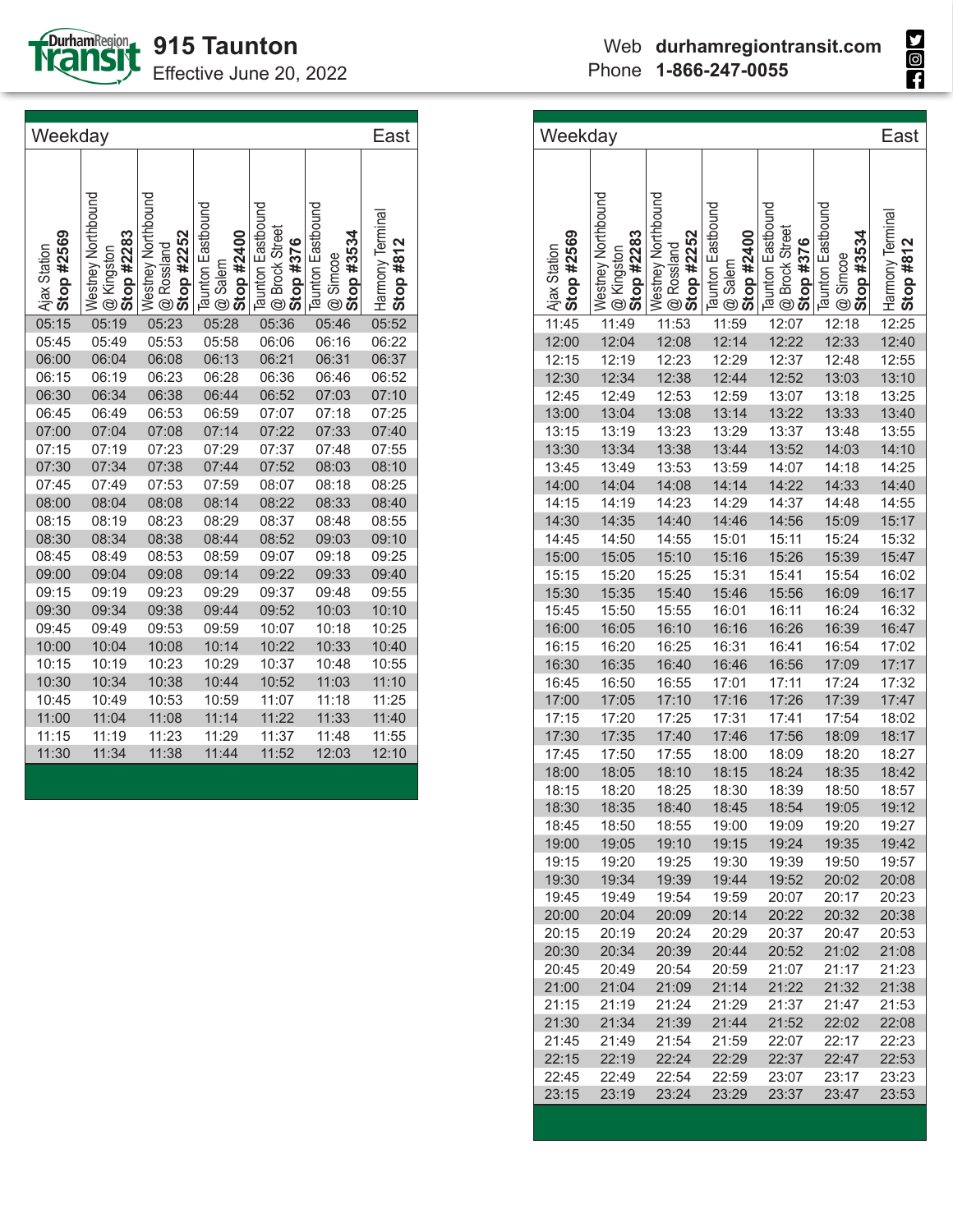

**915 Taunton**

Effective June 20, 2022

| Weekday                         |                                                    |                                                |                                             |                                                                |                                                                 | West                       |
|---------------------------------|----------------------------------------------------|------------------------------------------------|---------------------------------------------|----------------------------------------------------------------|-----------------------------------------------------------------|----------------------------|
| Harmony Terminal<br>Stop $#812$ | <b>Taunton Westbound</b><br>Stop #3533<br>@ Simcoe | Taunton Westbound<br>oowhile yood<br>Stop #370 | Taunton Westbound<br>Stop #2404<br>@ Audley | Westney Southbound<br>Stop #93055<br>Taunton<br>$\circledcirc$ | Kingston (West side stop)<br>Westney Southbound @<br>Stop #2265 | Stop #2569<br>Ajax Station |
| 05:00                           | 05:05                                              | 05:15                                          | 05:20                                       | 05:24                                                          | 05:30                                                           | 05:33                      |
| 05:30                           | 05:36                                              | 05:46                                          | 05:52                                       | 05:57                                                          | 06:04                                                           | 06:08                      |
| 06:00                           | 06:06                                              | 06:16                                          | 06:22                                       | 06:27                                                          | 06:34                                                           | 06:38                      |
| 06:30                           | 06:36                                              | 06:46                                          | 06:52                                       | 06:57                                                          | 07:04                                                           | 07:08                      |
| 06:45                           | 06:51                                              | 07:01                                          | 07:07                                       | 07:12                                                          | 07:19                                                           | 07:23                      |
| 07:00                           | 07:06                                              | 07:16                                          | 07:22                                       | 07:27                                                          | 07:34                                                           | 07:38                      |
| 07:15                           | 07:21                                              | 07:31                                          | 07:37                                       | 07:42                                                          | 07:49                                                           | 07:53                      |
| 07:30                           | 07:36                                              | 07:47                                          | 07:53                                       | 07:58                                                          | 08:05                                                           | 08:09                      |
| 07:45                           | 07:51                                              | 08:02                                          | 08:08                                       | 08:13                                                          | 08:20                                                           | 08:24                      |
| 08:00                           | 08:06                                              | 08:17                                          | 08:23                                       | 08:28                                                          | 08:35                                                           | 08:39                      |
| 08:15                           | 08:21                                              | 08:32                                          | 08:38                                       | 08:43                                                          | 08:50                                                           | 08:54                      |
| 08:30                           | 08:36                                              | 08:47                                          | 08:53                                       | 08:58                                                          | 09:05                                                           | 09:09                      |
| 08:45                           | 08:51                                              | 09:02                                          | 09:08                                       | 09:13                                                          | 09:20                                                           | 09:24                      |
| 09:00                           | 09:06                                              | 09:17                                          | 09:23                                       | 09:28                                                          | 09:35                                                           | 09:39                      |
| 09:15                           | 09:21                                              | 09:32                                          | 09:38                                       | 09:43                                                          | 09:50                                                           | 09:54                      |
| 09:30                           | 09:36                                              | 09:47                                          | 09:53                                       | 09:58                                                          | 10:05                                                           | 10:09                      |
| 09:45                           | 09:51                                              | 10:02                                          | 10:08                                       | 10:13                                                          | 10:20                                                           | 10:24                      |
| 10:00                           | 10:06                                              | 10:17                                          | 10:23                                       | 10:28                                                          | 10:35                                                           | 10:39                      |
| 10:15                           | 10:21                                              | 10:32                                          | 10:38                                       | 10:43                                                          | 10:50                                                           | 10:54                      |
| 10:30                           | 10:36                                              | 10:47                                          | 10:53                                       | 10:58                                                          | 11:05                                                           | 11:09                      |
| 10:45                           | 10:51                                              | 11:02                                          | 11:08                                       | 11:13                                                          | 11:20                                                           | 11:24                      |
| 11:00                           | 11:06                                              | 11:17                                          | 11:23                                       | 11:28                                                          | 11:35                                                           | 11:39                      |
| 11:15                           | 11:21                                              | 11:32                                          | 11:38                                       | 11:43                                                          | 11:50                                                           | 11:54                      |
| 11:30                           | 11:36                                              | 11:47                                          | 11:53                                       | 11:58                                                          | 12:05                                                           | 12:09                      |
| 11:45                           | 11:51                                              | 12:02                                          | 12:08                                       | 12:13                                                          | 12:20                                                           | 12:24                      |
| 12:00                           | 12:06                                              | 12:17                                          | 12:23                                       | 12:28                                                          | 12:35                                                           | 12:39                      |
| 12:15                           | 12:21                                              | 12:32                                          | 12:38                                       | 12:43                                                          | 12:50                                                           | 12:54                      |
| 12:30                           | 12:36                                              | 12:47                                          | 12:53                                       | 12:58                                                          | 13:05                                                           | 13:09                      |
| 12:45                           | 12:51                                              | 13:02                                          | 13:08                                       | 13:13                                                          | 13:20                                                           | 13:24                      |
| 13:00                           | 13:07                                              | 13:19                                          | 13:25                                       | 13:31                                                          | 13:38                                                           | 13:43                      |
| 13:15                           | 13:22                                              | 13:34                                          | 13:40                                       | 13:46                                                          | 13:53                                                           | 13:58                      |
| 13:30                           | 13:37                                              | 13:49                                          | 13:55                                       | 14:01                                                          | 14:08                                                           | 14:13                      |
| 13:45                           | 13:52                                              | 14:04                                          | 14:10                                       | 14:16                                                          | 14:23                                                           | 14:28                      |
|                                 |                                                    |                                                |                                             |                                                                |                                                                 |                            |

| Weekday                       |                                             |                                                |                                             |                                                |                                                                 |                            |
|-------------------------------|---------------------------------------------|------------------------------------------------|---------------------------------------------|------------------------------------------------|-----------------------------------------------------------------|----------------------------|
| Harmony Terminal<br>Stop #812 | Taunton Westbound<br>Stop #3533<br>@ Simcoe | Taunton Westbound<br>@ Valleywood<br>Stop #370 | Taunton Westbound<br>Stop #2404<br>@ Audley | Westney Southbound<br>Stop #93055<br>@ Taunton | Kingston (West side stop)<br>Westney Southbound @<br>Stop #2265 | Stop #2569<br>Ajax Station |
| 14:00                         | 14:07                                       | 14:19                                          | 14:25                                       | 14:31                                          | 14:38                                                           | 14:43                      |
| 14:15                         | 14:22                                       | 14:34                                          | 14:40                                       | 14:46                                          | 14:53                                                           | 14:58                      |
| 14:30                         | 14:37                                       | 14:49                                          | 14:55                                       | 15:01                                          | 15:08                                                           | 15:13                      |
| 14:45                         | 14:52                                       | 15:04                                          | 15:10                                       | 15:16                                          | 15:23                                                           | 15:28                      |
| 15:00                         | 15:07                                       | 15:19                                          | 15:25                                       | 15:31                                          | 15:38                                                           | 15:43                      |
| 15:15                         | 15:22                                       | 15:34                                          | 15:40                                       | 15:46                                          | 15:53                                                           | 15:58                      |
| 15:30                         | 15:37                                       | 15:49                                          | 15:55                                       | 16:01                                          | 16:08                                                           | 16:13                      |
| 15:45                         | 15:52                                       | 16:04                                          | 16:10                                       | 16:16                                          | 16:23                                                           | 16:28                      |
| 16:00                         | 16:07                                       | 16:19                                          | 16:25                                       | 16:31                                          | 16:38                                                           | 16:43                      |
| 16:15                         | 16:22                                       | 16:34                                          | 16:40                                       | 16:46                                          | 16:53                                                           | 16:58                      |
| 16:30                         | 16:37                                       | 16:49                                          | 16:55                                       | 17:01                                          | 17:08                                                           | 17:13                      |
| 16:45                         | 16:52                                       | 17:04                                          | 17:10                                       | 17:16                                          | 17:23                                                           | 17:28                      |
| 17:00                         | 17:07                                       | 17:19                                          | 17:25                                       | 17:31                                          | 17:38                                                           | 17:43                      |
| 17:15                         | 17:22                                       | 17:34                                          | 17:40                                       | 17:46                                          | 17:53                                                           | 17:58                      |
| 17:30                         | 17:37                                       | 17:49                                          | 17:55                                       | 18:01                                          | 18:08                                                           | 18:13                      |
| 17:45                         | 17:52                                       | 18:04                                          | 18:10                                       | 18:16                                          | 18:23                                                           | 18:28                      |
| 18:00                         | 18:07                                       | 18:19                                          | 18:25                                       | 18:31                                          | 18:38                                                           | 18:43                      |
| 18:15                         | 18:22                                       | 18:34                                          | 18:40                                       | 18:46                                          | 18:53                                                           | 18:58                      |
| 18:30                         | 18:36                                       | 18:46                                          | 18:52                                       | 18:56                                          | 19:02                                                           | 19:06                      |
| 18:45                         | 18:51                                       | 19:01                                          | 19:07                                       | 19:11                                          | 19:17                                                           | 19:21                      |
| 19:00                         | 19:06                                       | 19:16                                          | 19:22                                       | 19:26                                          | 19:32                                                           | 19:36                      |
| 19:15                         | 19:21                                       | 19:31                                          | 19:37                                       | 19:41                                          | 19:47                                                           | 19:51                      |
| 19:30                         | 19:36                                       | 19:46                                          | 19:52                                       | 19:56                                          | 20:02                                                           | 20:06                      |
| 19:45                         | 19:51                                       | 20:01                                          | 20:07                                       | 20:11                                          | 20:17                                                           | 20:21                      |
| 20:00                         | 20:06                                       | 20:16                                          | 20:22                                       | 20:26                                          | 20:32                                                           | 20:36                      |
| 20:15                         | 20:21                                       | 20:31                                          | 20:37                                       | 20:41                                          | 20:47                                                           | 20:51                      |
| 20:30                         | 20:36                                       | 20:46                                          | 20:52                                       | 20:56                                          | 21:02                                                           | 21:06                      |
| 20:45                         | 20:51                                       | 21:01                                          | 21:07                                       | 21:11                                          | 21:17                                                           | 21:21                      |
| 21:00                         | 21:06                                       | 21:16                                          | 21:22                                       | 21:26                                          | 21:32                                                           | 21:36                      |
| 21:15                         | 21:21                                       | 21:31                                          | 21:37                                       | 21:41                                          | 21:47                                                           | 21:51<br>22:06             |
| 21:30                         | 21:36                                       | 21:46                                          | 21:52                                       | 21:56                                          | 22:02<br>22:17                                                  |                            |
| 21:45<br>22:00                | 21:51<br>22:06                              | 22:01<br>22:16                                 | 22:07<br>22:22                              | 22:11<br>22:26                                 | 22:32                                                           | 22:21<br>22:36             |
|                               |                                             |                                                |                                             |                                                |                                                                 |                            |
| 22:15                         | 22:21                                       | 22:31                                          | 22:37                                       | 22:41                                          | 22:47                                                           | 22:51                      |
| 22:30                         | 22:36                                       | 22:46                                          | 22:52                                       | 22:56                                          | 23:02                                                           | 23:06                      |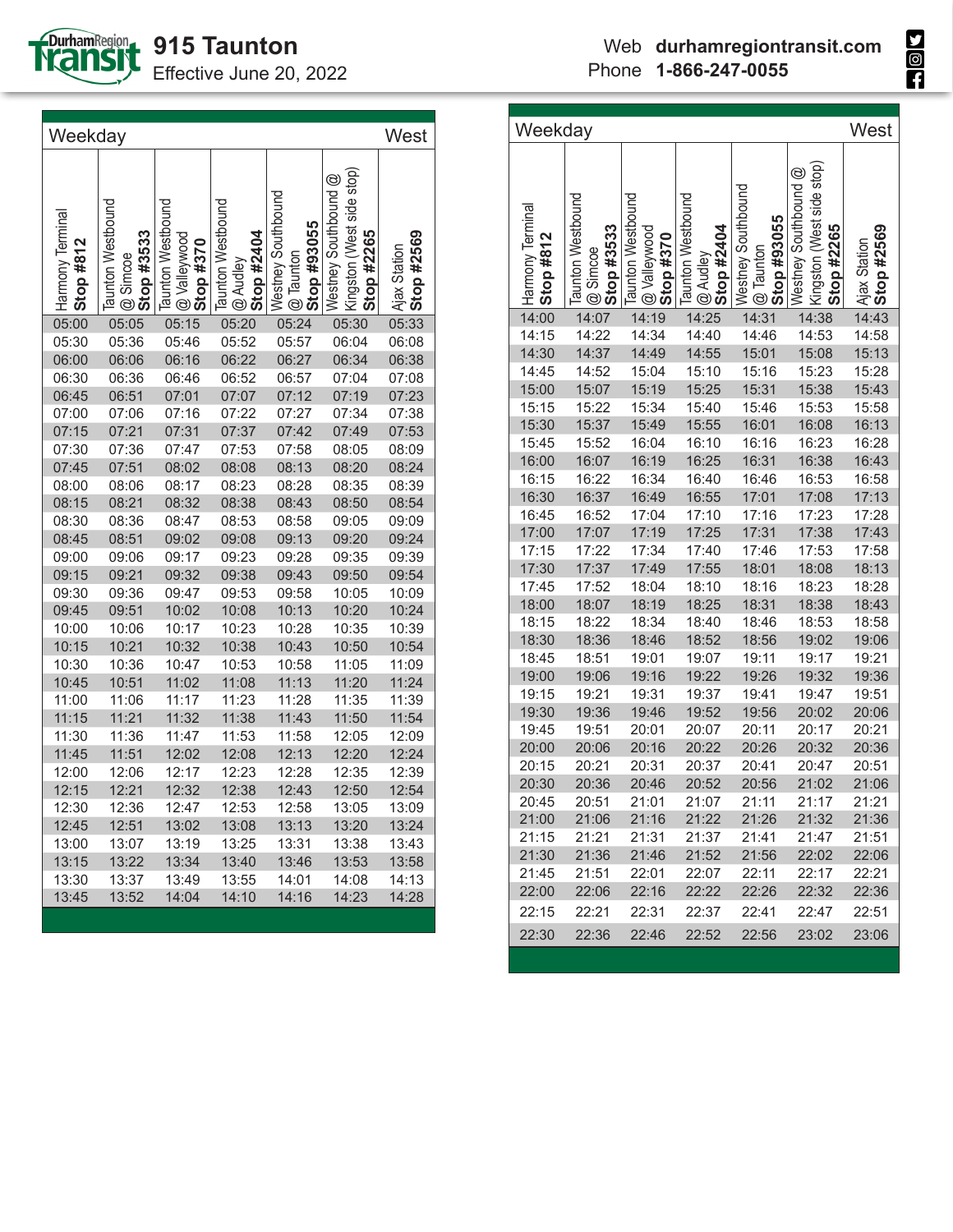

Effective June 20, 2022

**Sept** 

| Weekend                    |                                                |                                                |                                                   |                                                         |                                                    |                                 |  |
|----------------------------|------------------------------------------------|------------------------------------------------|---------------------------------------------------|---------------------------------------------------------|----------------------------------------------------|---------------------------------|--|
| Stop #2569<br>Ajax Station | Westney Northbound<br>Stop #2283<br>@ Kingston | Westney Northbound<br>Stop #2252<br>@ Rossland | <b>Taunton Eastbound</b><br>Stop #2400<br>@ Salem | <b>Taunton Eastbound</b><br>@ Brock Street<br>Stop #376 | <b>Taunton Eastbound</b><br>Stop #3534<br>@ Simcoe | Harmony Terminal<br>Stop $#812$ |  |
| 05:15                      | 05:19                                          | 05:23                                          | 05:28                                             | 05:36                                                   | 05:46                                              | 05:53                           |  |
| 05:45                      | 05:49                                          | 05:53                                          | 05:58                                             | 06:06                                                   | 06:16                                              | 06:23                           |  |
| 06:15                      | 06:19                                          | 06:23                                          | 06:28                                             | 06:36                                                   | 06:46                                              | 06:53                           |  |
| 06:45                      | 06:49                                          | 06:53                                          | 06:58                                             | 07:06                                                   | 07:16                                              | 07:23                           |  |
| 07:15                      | 07:19                                          | 07:23                                          | 07:28                                             | 07:36                                                   | 07:46                                              | 07:53                           |  |
| 07:45                      | 07:49                                          | 07:53                                          | 07:58                                             | 08:06                                                   | 08:16                                              | 08:23                           |  |
| 08:15                      | 08:19                                          | 08:23                                          | 08:28                                             | 08:36                                                   | 08:46                                              | 08:53                           |  |
| 08:45                      | 08:49                                          | 08:53                                          | 08:58                                             | 09:06                                                   | 09:16                                              | 09:23                           |  |
| 09:15                      | 09:19                                          | 09:23                                          | 09:28                                             | 09:36                                                   | 09:46                                              | 09:53                           |  |
| 09:45                      | 09:49                                          | 09:53                                          | 09:58                                             | 10:06                                                   | 10:16                                              | 10:23                           |  |
| 10:00                      | 10:04                                          | 10:08                                          | 10:13                                             | 10:21                                                   | 10:31                                              | 10:38                           |  |
| 10:15                      | 10:19                                          | 10:23                                          | 10:28                                             | 10:36                                                   | 10:46                                              | 10:53                           |  |
| 10:30                      | 10:34                                          | 10:38                                          | 10:43                                             | 10:51                                                   | 11:01                                              | 11:08                           |  |
| 10:45                      | 10:49                                          | 10:53                                          | 10:59                                             | 11:07                                                   | 11:18                                              | 11:25                           |  |
| 11:00                      | 11:04                                          | 11:08                                          | 11:14                                             | 11:22                                                   | 11:33                                              | 11:40                           |  |
| 11:15                      | 11:19                                          | 11:23                                          | 11:29                                             | 11:37                                                   | 11:48                                              | 11:55                           |  |
| 11:30                      | 11:34                                          | 11:38                                          | 11:44                                             | 11:52                                                   | 12:03                                              | 12:10                           |  |
| 11:45                      | 11:49                                          | 11:53                                          | 11:59                                             | 12:07                                                   | 12:18                                              | 12:25                           |  |
| 12:00                      | 12:04                                          | 12:08                                          | 12:14                                             | 12:22                                                   | 12:33                                              | 12:40                           |  |
| 12:15                      | 12:20                                          | 12:24                                          | 12:30                                             | 12:39                                                   | 12:50                                              | 13:00                           |  |
| 12:30                      | 12:35                                          | 12:39                                          | 12:45                                             | 12:54                                                   | 13:05                                              | 13:15                           |  |
| 12:45                      | 12:50                                          | 12:54                                          | 13:00                                             | 13:09                                                   | 13:20                                              | 13:30                           |  |
| 13:00                      | 13:05                                          | 13:09                                          | 13:15                                             | 13:24                                                   | 13:35                                              | 13:45                           |  |
| 13:15                      | 13:20                                          | 13:24                                          | 13:30                                             | 13:39                                                   | 13:50                                              | 14:00                           |  |
| 13:30                      | 13:35                                          | 13:39                                          | 13:45                                             | 13:54                                                   | 14:05                                              | 14:15                           |  |
| 13:45                      | 13:50                                          | 13:54                                          | 14:00                                             | 14:09                                                   | 14:20                                              | 14:30                           |  |
| 14:00                      | 14:05                                          | 14:09                                          | 14:15                                             | 14:24                                                   | 14:35                                              | 14:45                           |  |
| 14:15                      | 14:20                                          | 14:24                                          | 14:30                                             | 14:39                                                   | 14:50                                              | 15:00                           |  |
| 14:30                      | 14:35                                          | 14:39                                          | 14:45                                             | 14:54                                                   | 15:05                                              | 15:15                           |  |
|                            |                                                |                                                |                                                   |                                                         |                                                    |                                 |  |

| Weekend                    |                                                |                                                                |                                            |                                                         |                                                                    | East                            |
|----------------------------|------------------------------------------------|----------------------------------------------------------------|--------------------------------------------|---------------------------------------------------------|--------------------------------------------------------------------|---------------------------------|
| Stop #2569<br>Ajax Station | Westney Northbound<br>Stop #2283<br>@ Kingston | Westney Northbound<br>Stop #2252<br>Rossland<br>$\circledcirc$ | Taunton Eastbound<br>Stop #2400<br>@ Salem | <b>Taunton Eastbound</b><br>@ Brock Street<br>Stop #376 | <b>Taunton Eastbound</b><br>#3534<br>@ Simcoe<br>Stop <sub>i</sub> | Harmony Terminal<br>Stop $#812$ |
| 14:45                      | 14:50                                          | 14:54                                                          | 15:00                                      | 15:09                                                   | 15:20                                                              | 15:30                           |
| 15:00                      | 15:05                                          | 15:09                                                          | 15:15                                      | 15:24                                                   | 15:35                                                              | 15:45                           |
| 15:15                      | 15:20                                          | 15:24                                                          | 15:30                                      | 15:39                                                   | 15:50                                                              | 16:00                           |
| 15:30                      | 15:35                                          | 15:39                                                          | 15:45                                      | 15:54                                                   | 16:05                                                              | 16:15                           |
| 15:45                      | 15:50                                          | 15:54                                                          | 16:00                                      | 16:09                                                   | 16:20                                                              | 16:30                           |
| 16:00                      | 16:05                                          | 16:09                                                          | 16:15                                      | 16:24                                                   | 16:35                                                              | 16:45                           |
| 16:15                      | 16:20                                          | 16:24                                                          | 16:30                                      | 16:39                                                   | 16:50                                                              | 17:00                           |
| 16:30                      | 16:35                                          | 16:39                                                          | 16:45                                      | 16:54                                                   | 17:05                                                              | 17:15                           |
| 16:45                      | 16:50                                          | 16:54                                                          | 17:00                                      | 17:09                                                   | 17:20                                                              | 17:30                           |
| 17:00                      | 17:05                                          | 17:09                                                          | 17:15                                      | 17:24                                                   | 17:35                                                              | 17:45                           |
| 17:15                      | 17:20                                          | 17:25                                                          | 17:30                                      | 17:38                                                   | 17:50                                                              | 17:56                           |
| 17:30                      | 17:35                                          | 17:40                                                          | 17:45                                      | 17:53                                                   | 18:05                                                              | 18:11                           |
| 17:45                      | 17:50                                          | 17:55                                                          | 18:00                                      | 18:08                                                   | 18:20                                                              | 18:26                           |
| 18:15                      | 18:20                                          | 18:25                                                          | 18:30                                      | 18:38                                                   | 18:50                                                              | 18:56                           |
| 18:45                      | 18:50                                          | 18:55                                                          | 19:00                                      | 19:08                                                   | 19:20                                                              | 19:26                           |
| 19:15                      | 19:20                                          | 19:25                                                          | 19:30                                      | 19:38                                                   | 19:50                                                              | 19:56                           |
| 19:45                      | 19:50                                          | 19:55                                                          | 20:00                                      | 20:08                                                   | 20:20                                                              | 20:26                           |
| 20:15                      | 20:19                                          | 20:23                                                          | 20:28                                      | 20:36                                                   | 20:46                                                              | 20:52                           |
| 20:45                      | 20:49                                          | 20:53                                                          | 20:58                                      | 21:06                                                   | 21:16                                                              | 21:22                           |
| 21:15                      | 21:19                                          | 21:23                                                          | 21:28                                      | 21:36                                                   | 21:46                                                              | 21:52                           |
| 21:45                      | 21:49                                          | 21:53                                                          | 21:58                                      | 22:06                                                   | 22:16                                                              | 22:22                           |
| 22:15                      | 22:19                                          | 22:23                                                          | 22:28                                      | 22:36                                                   | 22:46                                                              | 22:52                           |
| 22:45                      | 22:49                                          | 22:53                                                          | 22:58                                      | 23:06                                                   | 23:16                                                              | 23:22                           |
| 23:15                      | 23:19                                          | 23:23                                                          | 23:28                                      | 23:36                                                   | 23:46                                                              | 23:52                           |
|                            |                                                |                                                                |                                            |                                                         |                                                                    |                                 |